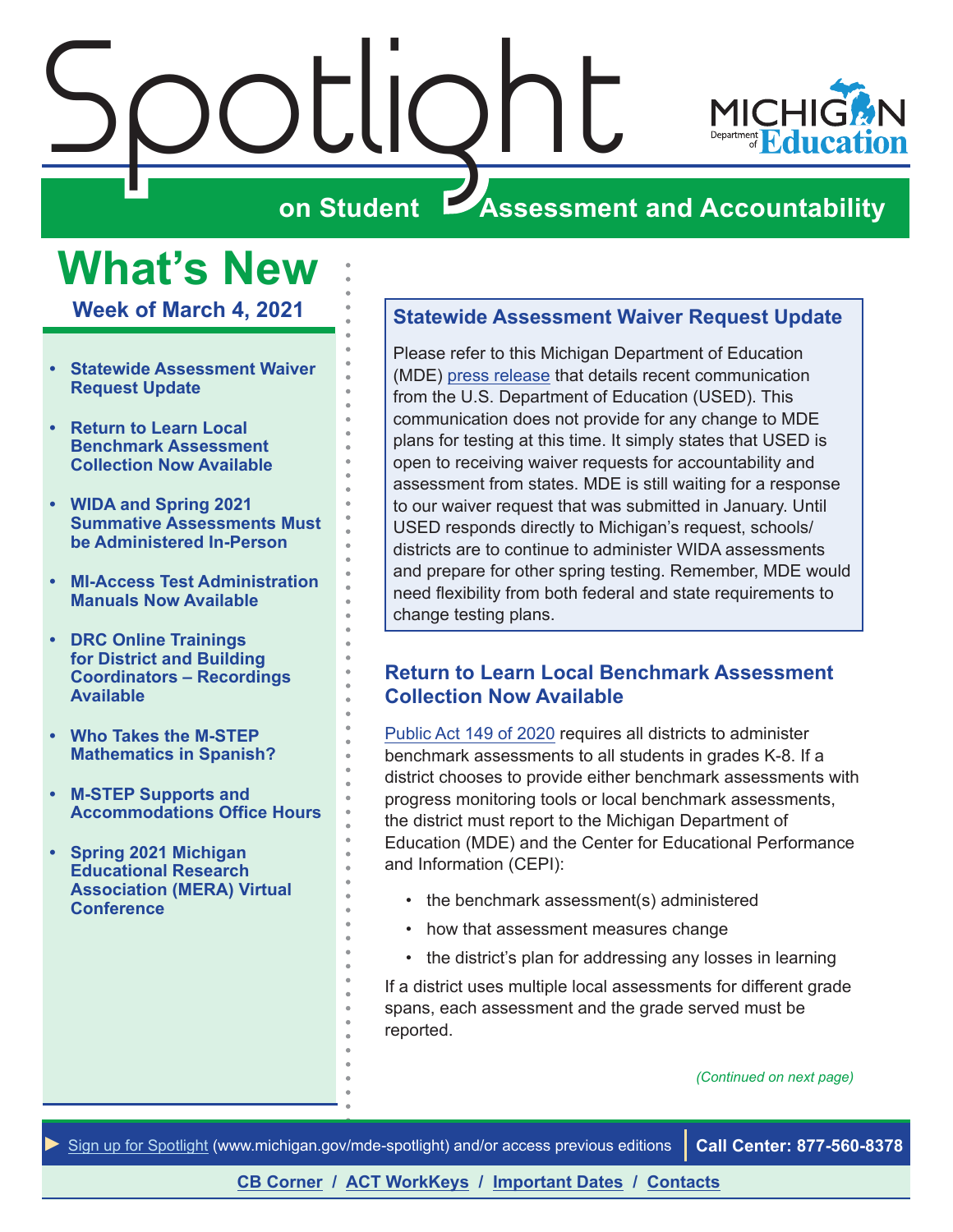<span id="page-1-0"></span>If your district meets the local assessment criteria, you must complete the [survey](https://mdoe.state.mi.us/GEMS/public/QuestionnaireHome.aspx?code=i8d9taap) in MDE's GEMS-MARS system. This survey is now available, and all responses are due by **April 12, 2021**. To submit a response, users must sign-in with a Michigan Education Information System (MEIS) account. If you do not have an MEIS account, you may request one through the [Create a New MEIS Account](https://mdoe.state.mi.us/MEIS/createnewaccount.aspx) page. Additional resources, including a guide on how to [Get](https://www.michigan.gov/documents/mde/GEMS_-_Getting_Access_10-15-18_636123_7.pdf)  [Access to GEMS/MARS,](https://www.michigan.gov/documents/mde/GEMS_-_Getting_Access_10-15-18_636123_7.pdf) can be found on the [MDE](https://www.michigan.gov/mde/0,4615,7-140-5236_63101---,00.html)  [GEMS/MARS web page.](https://www.michigan.gov/mde/0,4615,7-140-5236_63101---,00.html)

As a reminder, districts administering NWEA MAP, Curriculum Associates iReady, Renaissance Star, DRC-delivered Smarter Balanced Interim, or the MDE Early Literacy and Mathematics Benchmark assessments will report benchmark assessment data through the Michigan Data Hub.

For additional information on PA 149, MDE has collected resources and communications on the [Benchmark Assessments - Return to Learn web](https://www.michigan.gov/mde/0,4615,7-140-22709_102327---,00.html)  [page](https://www.michigan.gov/mde/0,4615,7-140-22709_102327---,00.html). If you have questions on reporting assessment information, contact [cepi@michigan.gov.](mailto:cepi%40michigan.gov.?subject=) For questions regarding the GEMS-MARS application, email [mde](mailto:mde-gems%40michigan.gov?subject=)[gems@michigan.gov](mailto:mde-gems%40michigan.gov?subject=).

## **WIDA and Spring 2021 Summative Assessments Must be Administered In-Person**

With planning underway for Michigan's Spring 2021 summative assessments, it is important for educators to understand that the assessments must be administered in-person.

All schools are to continue with their plans to prepare to test students as safely as possible in their local school buildings. While there is additional assessment

flexibility during the COVID-19 pandemic, there is not an option for "remote" or "at home" testing for WIDA, M-STEP, ACT WorkKeys, SAT with Essay, PSAT 8/9 and 10, or MI-Access assessments. In the context of state accountability assessments, remote testing would create significant issues with validity, equity, comparability, and security.

The Michigan Department of Education continues to work on flexibility in assessments during this difficult year. For more details, see the related article in this Spotlight, [Statewide Assessment Waiver Request](#page-0-0)  [Update.](#page-0-0)

More information and guidance on how to safely administer in-person assessments is available in the [Safe Testing Planning Guide.](https://www.michigan.gov/documents/mde/Safe_Testing_Planning_Guide_716132_7.pdf)

Assessment coordinators must keep track of the reasons why students might be unable to test, including parent refusals and issues related to COVID-19. These reasons are to be submitted during each assessment's Students Not Tested window in the OEAA Secure Site later this spring.

### **MI-Access Test Administration Manuals Now Available**

The 2021 MI-Access Test Administration Manuals (TAMs) are available on the [MI-Access web page](http://www.michigan.gov/mi-access) (www.michigan.gov/mi-access) under the **What's New**  and **Current Assessment Administration** sections.

All staff involved in the MI-Access administration should download, read, and follow the policies, procedures, and guidelines in the TAMs that are relevant to their role in testing. This is important to ensure a valid, equitable, and trouble-free administration.

#### *(Continued on next page)*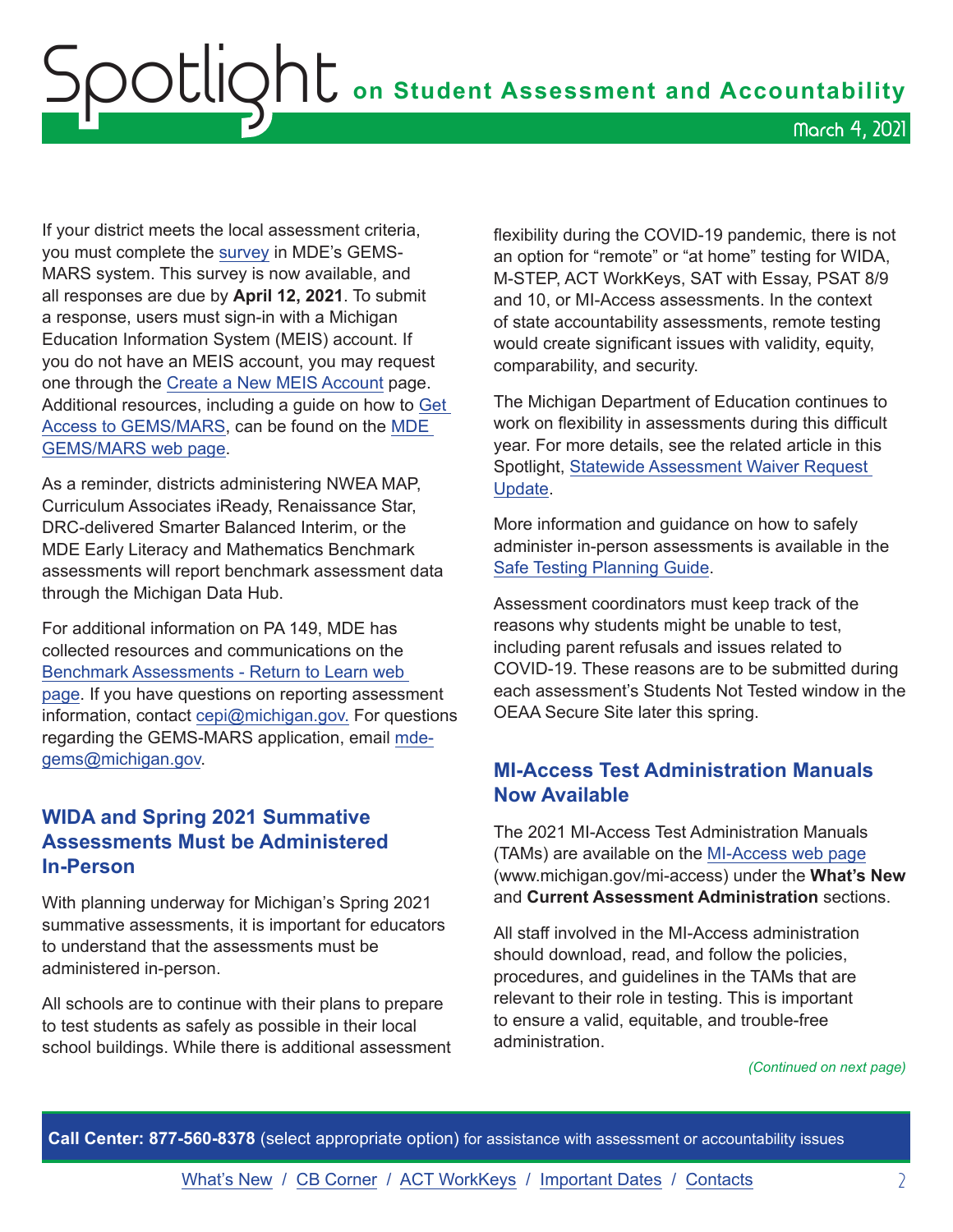## <span id="page-2-0"></span>Spotlight **on Student Assessment and Accountability** March 4, 2021

The two TAMs are:

- [2021 Functional Independence \(FI\) TAM](https://www.michigan.gov/documents/mde/MI-ACCESS_Functional_Independence_TAM_635412_7.pdf) provides specific administration information for both student-facing online testing and for students taking the paper/pencil version of the tests
- [2021 Supported Independence \(SI\) and](https://www.michigan.gov/documents/mde/Participation_and_Supported_Independence_TAM_635414_7.pdf)  [Participation \(P\) TAM](https://www.michigan.gov/documents/mde/Participation_and_Supported_Independence_TAM_635414_7.pdf) – provides specific administration information for the administration of the observation tests and the process for entering scores into the online answer document after testing

#### **Important Reminders:**

• All students taking the FI English language arts (ELA) assessment must take the Expressing Ideas test on paper whether they are testing online or with paper/pencil versions. There is no online version of FI Expressing Ideas. To receive a valid score, both the Accessing Print and the Expressing Ideas tests must be completed.

- The MI-Access FI online test directions are embedded in the testing engine and are available when a student is logged in and the test begins. The online directions are set up to begin text-tospeech upon login by default. Printed directions are not available for any online FI test.
- MI-Access FI paper/pencil test directions are included in the Test Administration Manual.
- SI/P assessments are administered using paper/pencil materials during test observations, but the responses of both the Primary and Shadow Assessment Administrators must be entered online. For step-by-step instructions on this process, refer to the [SI/P Online Answer](https://www.michigan.gov/documents/mde/P-SI_Online_Answer_Document_-_Instructions_522454_7.pdf)  [Document Instructions for Score Entry](https://www.michigan.gov/documents/mde/P-SI_Online_Answer_Document_-_Instructions_522454_7.pdf) located on the [MI-Access web page](http://www.michigan.gov/mi-access) and in the SI/P TAM.

## **DRC Online Trainings for District and Building Coordinators – Recordings Available**

If you were unable to attend a live version of any of this week's Online District and Building Assessment Coordinator webinars with Data Recognition Corporation (DRC), you can view the PowerPoint and recorded presentations in the [DRC INSIGHT Portal](https://mi.drcedirect.com) (https://mi.drcedirect.com).

• The M-STEP, MI-Access, and Early Literacy and Mathematics Benchmark Assessments PowerPoint presentations and recordings are available now.



- » Direct link to [M-STEP recording](https://datarecognitioncorp.zoom.us/rec/play/oDxX9RF3pPThdMORVmWlbr8O45mk3gLPIqY0PZ-SKB7PcQFEW2On8-yOj8bYdlQgQGjkWwZWyGC87wop.I9Zv5wBbridFFkH3?continueMode=true&_x_zm_rtaid=VjE19NYwS3m-r3fGD1FsZA.1614706109870.bb3b15023818c37c99e5c4a5fad379c5&_x_zm_rhtaid=290)
- » Direct link to [MI-Access recording](https://datarecognitioncorp.zoom.us/rec/share/3uUVrrfRywkzqNZVEsglhi60MEphUwwLqLz_ZpDTfZhP5u4BvjBXkq59vz9qQbKO.wmQPNxXuTe4lwQHs)
- **EXECUTE:** » Direct link to [Early Literacy and Mathematics recording](https://datarecognitioncorp.zoom.us/rec/share/yx_DjDtXUOTFxJZa-ckjedaO8G9JWPBlmMqAf8dILuynxlJj0loUFnHdv-Iljzul.q9pRU5tPKIzjCRfd)

The PowerPoints and recordings can be accessed on the [DRC INSIGHT Portal](https://mi.drcedirect.com). Select the **Documents and Training Materials** link. In the Document Types field, select **Training Presentations & FAQ** and then select **Show Documents**.

**Call Center: 877-560-8378** (select appropriate option) for assistance with assessment or accountability issues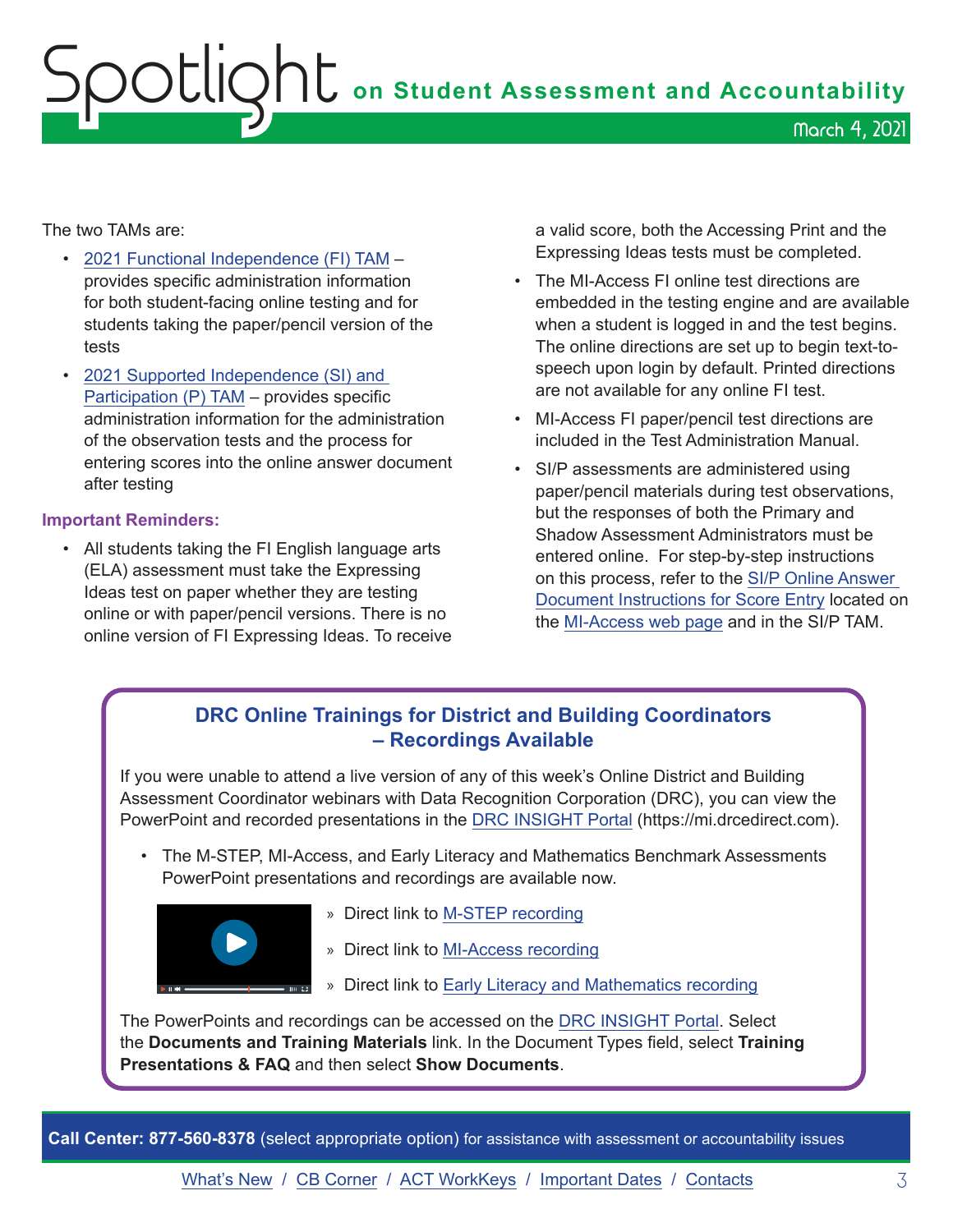### March 4, 2021

## <span id="page-3-0"></span>**Who Takes the M-STEP Mathematics in Spanish?**

Students who are English learners (EL) or who are in bilingual programs may benefit from taking the M-STEP mathematics assessment in Spanish. The "Stacked Spanish" Designated Support is available for online and paper/pencil testers. This Designated Support provides students with the Spanish text of the test question followed by the English text. For students testing online, the test form will include audio (by default) that provides students with a translation of the Spanish text.

Students with written Spanish fluency may take this full-text Spanish form of M-STEP assessment only in mathematics. Ideally, students using this support are proficient in Spanish and have high Spanish literacy skills. Use of this support will increase the student's reading and cognitive load during testing. Students and educators can try out the online Stacked Spanish option for Mathematics in the [M-STEP Online Tools](https://wbte.drcedirect.com/MI/portals/mi)  [Training](https://wbte.drcedirect.com/MI/portals/mi) (https://wbte.drcedirect.com/MI/portals/mi) using a Chrome web browser.



More information about this Designated Support and others that ELs may use for the assessments can be found in the [M-STEP Guide for Teachers of Students](https://gcc02.safelinks.protection.outlook.com/?url=https%3A%2F%2Fwww.michigan.gov%2Fdocuments%2Fmde%2FM-Step_Guide_for_Teachers_of_Students_-_EL_681770_7.pdf&data=04%7C01%7CPaulJ%40michigan.gov%7C700693a416d64e18cf3408d8dd9bccd1%7Cd5fb7087377742ad966a892ef47225d1%7C0%7C0%7C637503008514477541%7CUnknown%7CTWFpbGZsb3d8eyJWIjoiMC4wLjAwMDAiLCJQIjoiV2luMzIiLCJBTiI6Ik1haWwiLCJXVCI6Mn0%3D%7C1000&sdata=AquLIW7Q78RxxkTI7BPYPq6iHLcFcO9HsVDj81WFa8E%3D&reserved=0)  [Who Are English Learners.](https://gcc02.safelinks.protection.outlook.com/?url=https%3A%2F%2Fwww.michigan.gov%2Fdocuments%2Fmde%2FM-Step_Guide_for_Teachers_of_Students_-_EL_681770_7.pdf&data=04%7C01%7CPaulJ%40michigan.gov%7C700693a416d64e18cf3408d8dd9bccd1%7Cd5fb7087377742ad966a892ef47225d1%7C0%7C0%7C637503008514477541%7CUnknown%7CTWFpbGZsb3d8eyJWIjoiMC4wLjAwMDAiLCJQIjoiV2luMzIiLCJBTiI6Ik1haWwiLCJXVCI6Mn0%3D%7C1000&sdata=AquLIW7Q78RxxkTI7BPYPq6iHLcFcO9HsVDj81WFa8E%3D&reserved=0) Educators should also reference the [Supports and Accommodations Guidance](https://www.michigan.gov/documents/mde/Michigan_Accommodations_Manual.final_480016_7.pdf)  [Document.](https://www.michigan.gov/documents/mde/Michigan_Accommodations_Manual.final_480016_7.pdf) Both documents can be found on the on the [M-STEP web page](www.michigan.gov/mstep) (www.michigan.gov/mstep).

## **M-STEP Supports and Accommodations Office Hours**

Educators are encouraged to attend the following open online M-STEP Office Hours for answers to questions pertaining to Universal Tools, Designated Supports, and Accommodations. No registration is required. All meetings will use the password "M-STEP".

- **Text-to-Speech Office Hours**
	- » March 16, 10–11 a.m.
	- » [Zoom link](https://msu.zoom.us/j/94190062680) (https://msu.zoom. us/j/94190062680)
- **EL Supports Office Hours** 
	- » March 23, 10–11 a.m.
	- » [Zoom link](https://msu.zoom.us/j/93546964531) (https://msu.zoom. us/j/93546964531)
- **Supports for Students with Visual Impairments Office Hours**
	- » March 30, 10–11 a.m.
	- » [Zoom link](https://msu.zoom.us/j/95275415801) (https://msu.zoom. us/j/95275415801)
- **Supports for Students Who are Deaf or Hardof-Hearing**
	- » April 6, 10–11 a.m.
	- » [Zoom link](https://msu.zoom.us/j/98726516000) (https://msu.zoom. us/j/98726516000)

*(Continued on next page)*

**Call Center: 877-560-8378** (select appropriate option) for assistance with assessment or accountability issues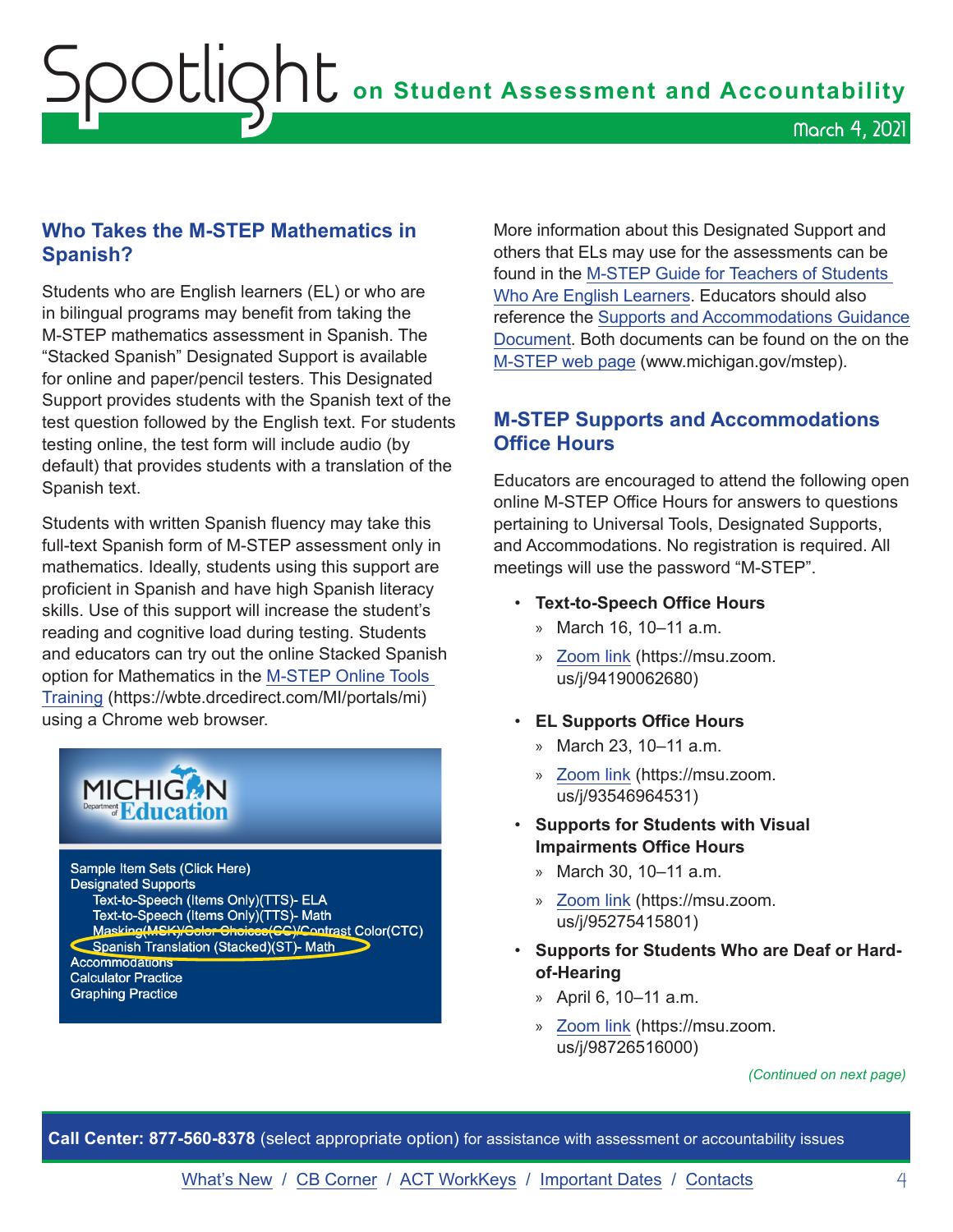## <span id="page-4-0"></span>OOCLIQhL on Student Assessment and Accountability March 4, 2021

There is no set agenda for these meetings. However, in advance of a meeting, educators should review the following documents that are available on the [M-STEP](www.michigan.gov/mstep)  [web page](www.michigan.gov/mstep) (www.michigan.gov/mstep), in which many frequently asked questions are addressed:

- [M-STEP Guide for Teachers of Students Who](https://www.michigan.gov/documents/mde/M-Step_Guide_for_Teachers_of_Students_-_EL_681770_7.pdf)  [Are English Learners](https://www.michigan.gov/documents/mde/M-Step_Guide_for_Teachers_of_Students_-_EL_681770_7.pdf)
- [M-STEP Guide for Teachers of Students Who](https://www.michigan.gov/documents/mde/M-Step_Guide_for_Teachers_of_Students_-_VI_681771_7.pdf)  [Have a Visual Impairment](https://www.michigan.gov/documents/mde/M-Step_Guide_for_Teachers_of_Students_-_VI_681771_7.pdf)
- [M-STEP Guide for Teachers of Students Who](https://www.michigan.gov/documents/mde/M-Step_Guide_for_Teachers_of_Students_-_DHH_681769_7.pdf)  [Are Deaf or Hard-of-Hearing](https://www.michigan.gov/documents/mde/M-Step_Guide_for_Teachers_of_Students_-_DHH_681769_7.pdf)
- [Supports and Accommodations Guidance](https://www.michigan.gov/documents/mde/Michigan_Accommodations_Manual.final_480016_7.pdf)  **[Document](https://www.michigan.gov/documents/mde/Michigan_Accommodations_Manual.final_480016_7.pdf)**

## **Spring 2021 Michigan Educational Research Association (MERA) Virtual Conference**

In this past year, educational learning and development have been interrupted and disrupted for millions of students. Data has been reshaped, causing great uncertainty that has become particularly challenging to public education, both academically and emotionally/socially.

During the conference, *The Effect of COVID-19 on Established Educational Data*, implications of this challenge will be shared; updates of interest will be provided; dialogue will take place during the various sessions; and suggestions will be offered from a diverse panel of presenters, leaving participants with a set of next steps to consider moving forward.

- **Date:** Friday, April 30, 9:00 a.m. 2:30 p.m.
- **Cost**: \$25
- [Registration](https://catalog.geneseeisd.org/catalog/eventdetails/1828) | [Program](https://www.smore.com/645dp)

**Note:** A Zoom link will be sent to registrants the day before the conference.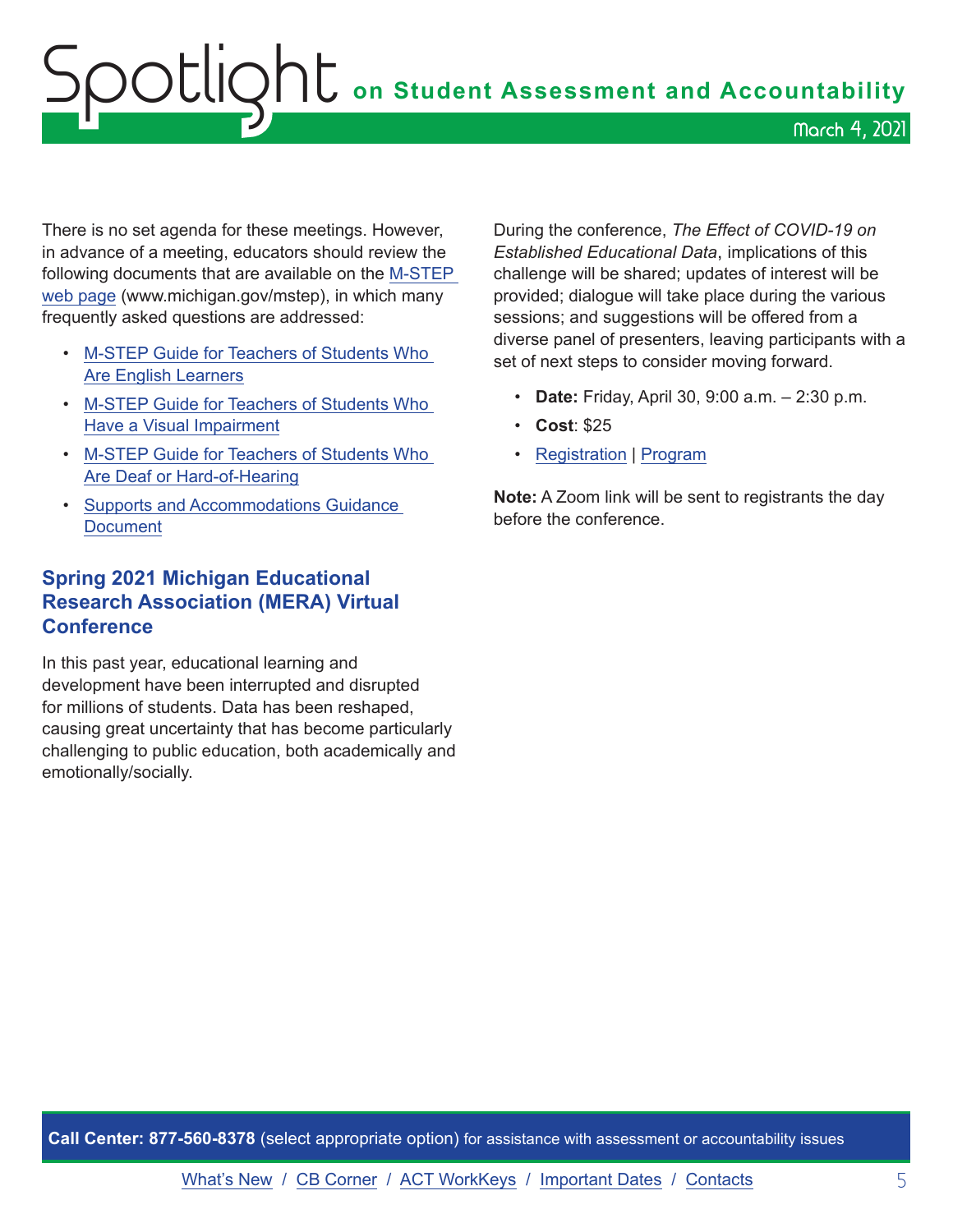OCLIQht on Student Assessment and Accountability

March 4, 2021

## **CB** College Board Corner

<span id="page-5-0"></span>*Information on SAT*®*, PSAT*™ *8/9, and PSAT*™*10 provided by the College Board*

### **Questions about Spring SAT, PSAT 8/9, or PSAT 10?**

- Call the Michigan Educator Hotline: 866-870-3127 (select Option 1)
- Email: [michiganadministratorsupport@](mailto:michiganadministratorsupport%40collegeboard.org?subject=) [collegeboard.org](mailto:michiganadministratorsupport%40collegeboard.org?subject=)

## **WHAT'S NEW**

## **Planning for a Preadministration Session**

To save time on test day, schools are urged to schedule a preadministration session for the PSAT 10 and SAT with Essay, to allow students to fill out the demographic information on their answer sheet, complete the optional questionnaire, and identify their four free score sends (SAT only). However, schools understandably may be challenged to conduct this session ahead of test day this year.

- If a preadministration session cannot be conducted prior to test day, the assessmentspecific manuals provide information about how students can complete the demographic information prior to starting the test. The manuals also provide direction on how the students can fill out the optional questionnaire portion once testing is complete but before the students are dismissed from the testing room.
- Students taking the PSAT 8/9 will not complete the optional questionnaire on the answer sheet and student answer sheet instructions will not be sent. Therefore, a preadministration is not necessary if the school feels the students can bubble-in the required fields on test day.
- The recommended time for students to complete the optional questionnaire is 30-45 minutes for the PSAT 10, and 45-60 minutes for the SAT with Essay. If students are to complete the questionnaire on test day, be sure to add this time to the test day schedule.
- Prior to conducting the preadministration session, check the district/school policy regarding the collection of parental consent for students to opt into Student Search Service® and complete the optional questionnaire. The Michigan Department of Education (MDE) has provided the SAT Suite of Assessments Participation in College Planning Options Consent Form that a school/district can use. The form is posted on the MDE [MME web](www.michigan.gov/mme)  [page](www.michigan.gov/mme) (www.michigan.gov/mme) and [PSAT web](http://www.michigan.gov/psat)  [page](http://www.michigan.gov/psat) (www.michigan.gov/psat). MDE requires that consent forms be retained by the district for three years. Consent forms are not to be returned to College Board.
- **New this year:** To help reduce the time needed for the preadministration session in school on test day, students taking the PSAT 10 and SAT with Essay can now opt into Student Search Service and complete the optional questionnaire [online](http://studentsearch.collegeboard.org) (http://studentsearch.collegeboard. org). Parental notification is required if schools encourage students to complete the questionnaire at home. At this time, there is no easy way for coordinators to determine if a student has completed this option at home.

*(Continued on next page)*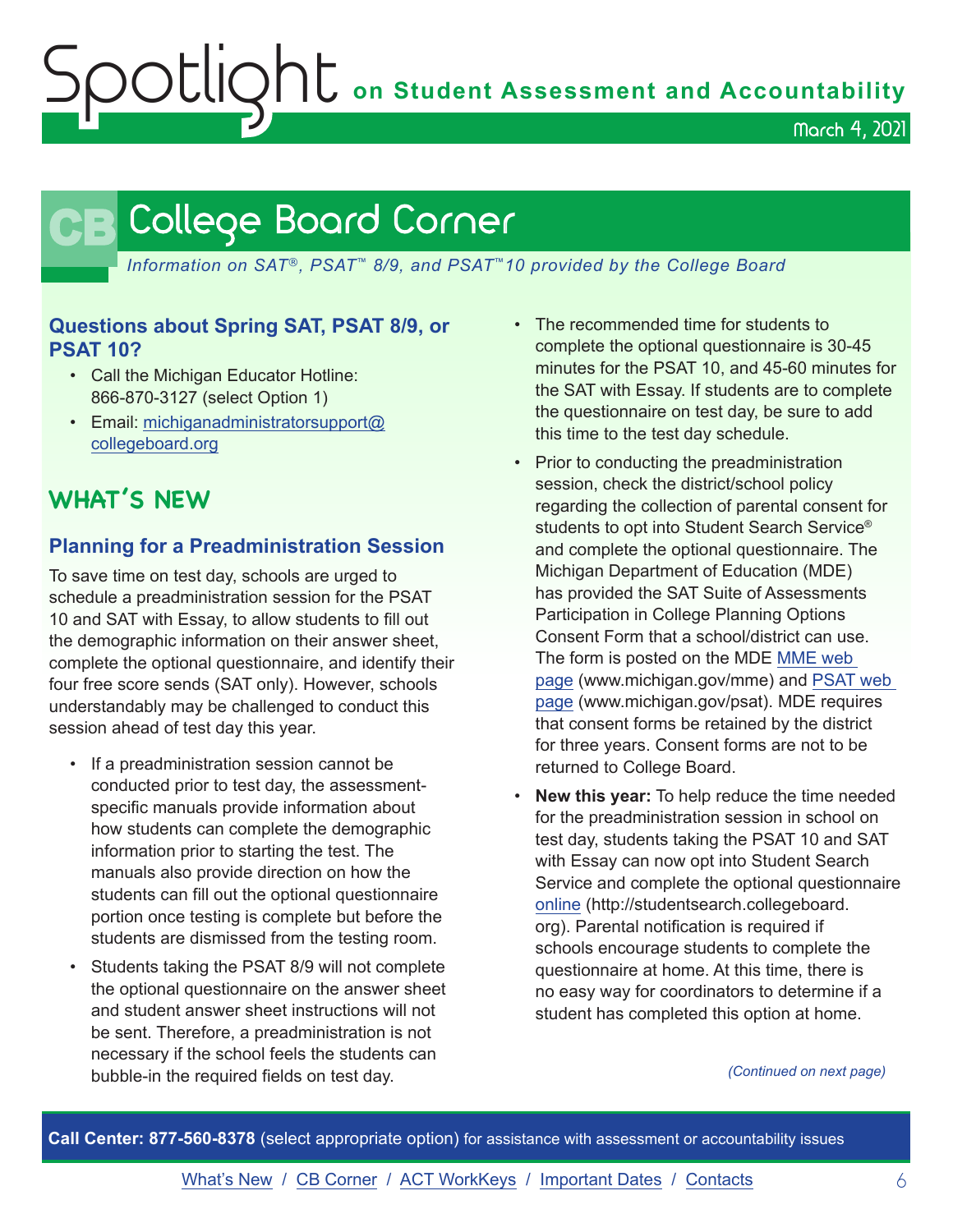# OCLIQht on Student Assessment and Accountability

March 4, 2021



Students who use the online completion option can only identify their four free score sends on their SAT with Essay answer sheet (field 15); they should be given the opportunity to do this on test day.

For the Spring 2021 administration, the required and optional fields of the answer sheet are listed below.

| <b>Assessment</b>     | <b>Required Fields</b>                                                                                                                                 | <b>Optional Fields</b> |
|-----------------------|--------------------------------------------------------------------------------------------------------------------------------------------------------|------------------------|
| <b>SAT with Essay</b> | 1-Name<br>5-Student ID Number (UIC)<br>7-Date of Birth<br>9-Test Type<br>A-Form Code<br>B-Test ID<br>C-Test Book Serial Number Certification Statement | 2-4, 6, 8, 10-39, D    |
| <b>PSAT 10</b>        | 1-Name<br>5-Student ID Number (UIC)<br>8-Date of Birth<br>A-Form Code<br>B-Test ID<br>C-Test Book Serial Number Certification Statement                | 2-4, 6-7, 9-22, D, E   |
| <b>PSAT 8/9</b>       | 1-Name<br>5-Student ID Number (UIC)<br>8-Date of Birth<br>A-Form Code<br>B-Test ID<br>C-Test Book Serial Number Certification Statement                | 2-4, 6-7, 9-20, D, E   |

## **REMINDERS**

Refer to the [February 25 edition of Spotlight](https://www.michigan.gov/documents/mde/Spotlight_2-25-21_717569_7.pdf) for information about staff training requirements and accessing the required online trainings.

### **Coming Soon**

- The Nonstandard Administration Report (NAR) in SSD Online will be available for generation during the week of **March 15, 2021**.
- Preadministration and test materials arrive at schools during the week of **March 22, 2021**. Schools on spring break during that week will receive their materials the week of **March 29, 2021**.

**Call Center: 877-560-8378** (select appropriate option) for assistance with assessment or accountability issues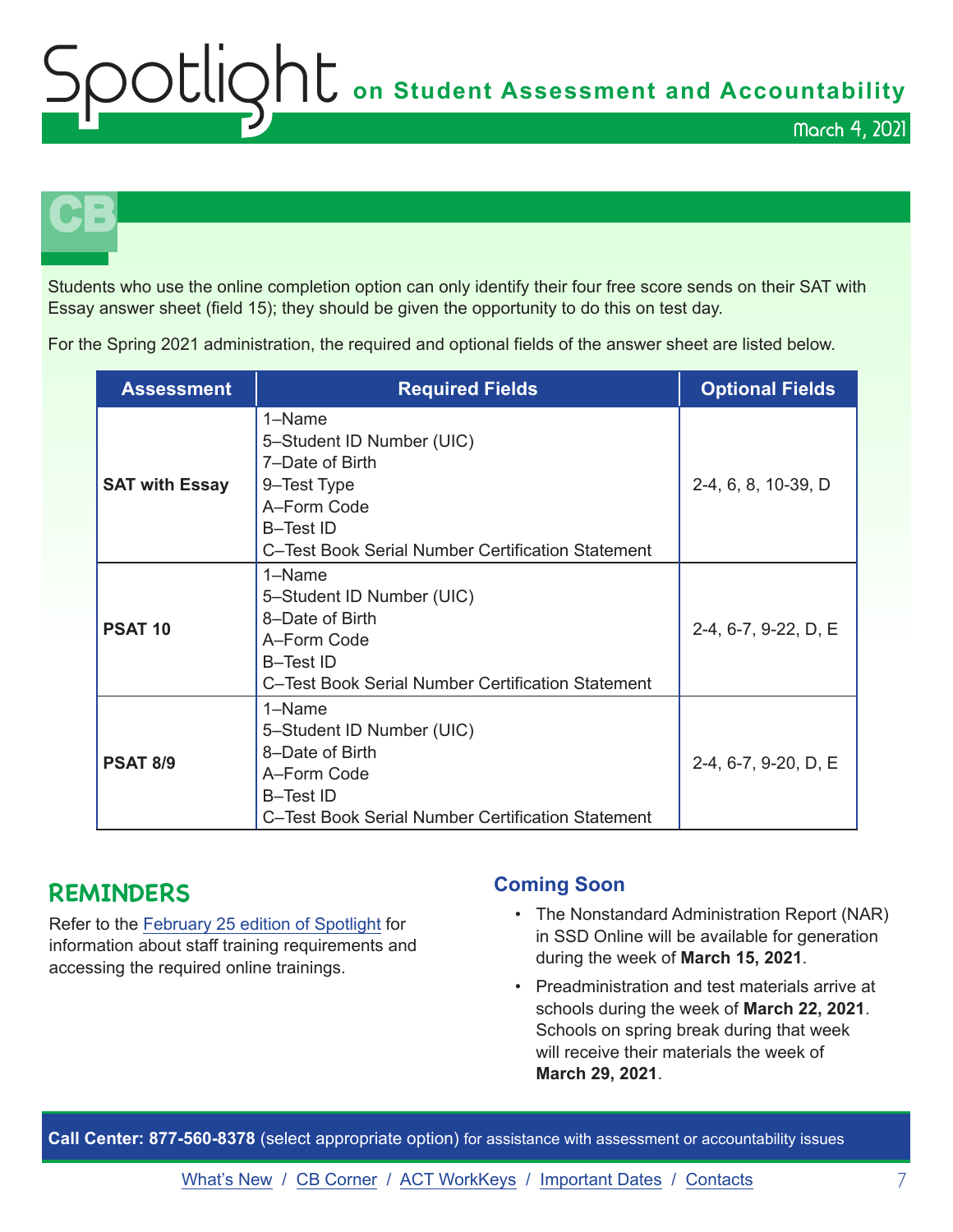$\sum_{i=1}^{n} \sum_{i=1}^{n} \sigma_i$  on Student Assessment and Accountability

<span id="page-7-0"></span>

## **What's New**

### **Preparing for the Test Administration**

The ACT WorkKeys Test Coordinator will receive the test materials for the April 14, 2021 test day, in either the week of **March 22, 2021** or the week of **March 29, 2021**, as selected by the school on the Manage Participation screen in PearsonAccess<sup>next</sup>. The standard time and accommodations materials will be shipped in separate sets of boxes and may be delivered on different days within the selected delivery week. Refer to the [February 18, 2021](https://www.michigan.gov/documents/mde/Spotlight_2-18-21_716864_7.pdf)  [Spotlight](https://www.michigan.gov/documents/mde/Spotlight_2-18-21_716864_7.pdf) (www.michigan.gov/mde-spotlight) for additional information about receiving, checking in, and ordering additional test materials.

The ACT WorkKeys Test Coordinator must select and train test day staff using the guidelines detailed in the [ACT Test Coordinator Information Manual.](https://www.act.org/content/dam/act/secured/documents/pdfs/state-district-test-coordinator-paper-test.pdf) This manual, plus training videos and links to the ACThosted training webinars, are posted on the [ACT state](http://www.act.org/stateanddistrict/michigan)  [testing website](http://www.act.org/stateanddistrict/michigan) (http://www.act.org/stateanddistrict/ michigan) on the **WorkKeys on Paper** page in the **Preparation** and/or **Administration** stages.

Additional guidance on the identification of testing personnel can be found in the Michigan Department of Education (MDE) [Assessment Integrity Guide](https://www.michigan.gov/documents/mde/Assessment_Integrity_Guide_291950_7.pdf) on the [MME web page](www.michigan.gov/mme) (www.michigan.gov/mme) under the **General Information** section.

The ACT WorkKeys Test Coordinator must select the test site and reserve testing rooms using the guidelines detailed in the [ACT Test Coordinator](https://www.act.org/content/dam/act/secured/documents/pdfs/state-district-test-coordinator-paper-test.pdf)  [Information Manual.](https://www.act.org/content/dam/act/secured/documents/pdfs/state-district-test-coordinator-paper-test.pdf)

School staff must prepare each student's answer document:

**• Apply pre-identification barcode label**  Apply the supplied Pre-ID barcode label in the shaded area of page 4 of the answer document. All answer documents must have a Pre-ID label (the school can print a label from the OEAA Secure Site, if needed). **Apply the label from left to right** making sure the black bars in the label space are not covered (if they are covered, processing could be delayed). Do not place the barcode label in any other location on the answer document.



#### **• Block 3 – ID Number**

Schools' use of this field is optional, but it is highly recommended to ensure that students are correctly matched across the ACT, SAT, and M-STEP assessments—the required components of the MME—in the event the barcode label comes off or becomes unscannable. Be sure to use the 10-digit student UIC number, found on the barcode label immediately preceding the student's name.

- **• Block 16 Form Type** Complete this block by filling in the applicable form type that the individual student will be taking.
- **• Block 17 Report Codes**  Complete this block by filling in the applicable reporting code for the individual student. If the pre-printed choices do not apply to an individual student, leave the field blank.

*(Continued on next page)*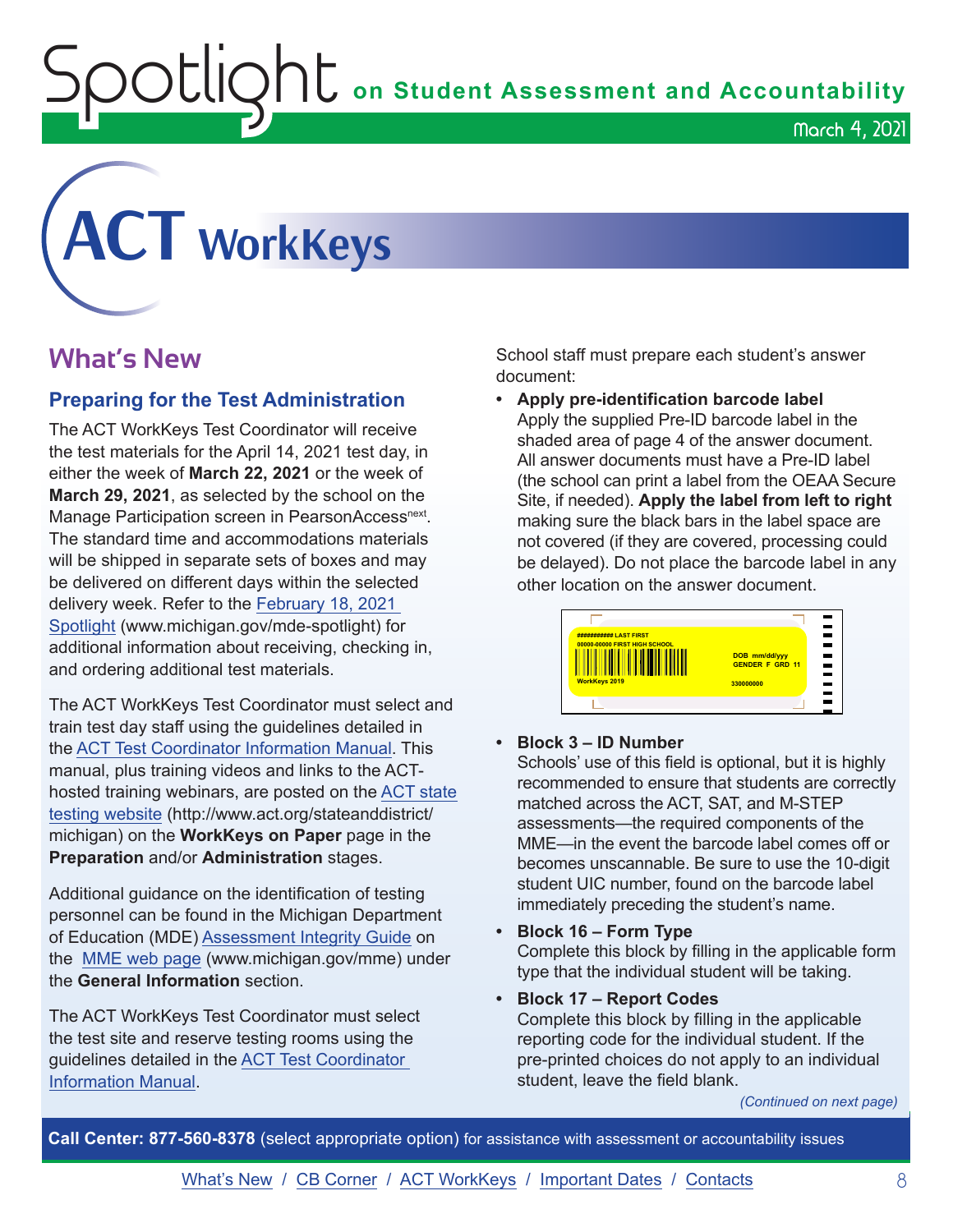OUIQhU on Student Assessment and Accountability

March 4, 2021



- **• Block 18 Reporting High School Code**  Do not complete this block. Student's score reports will be sent to the school where the student tested even if this field is completed.
- **• Block 26 Local Use Items**  Complete this block using the State Use Questions listed in the [Administration Supplement](http://www.act.org/content/dam/act/unsecured/documents/AdministrationSupplementWorkKeys-MI.pdf) received with the test materials and posted on the [ACT state](http://www.act.org/stateanddistrict/michigan)  [testing website](http://www.act.org/stateanddistrict/michigan) on the **WorkKeys on Paper** page in the **Administration** stage.

These questions collect additional information about students and accommodations usage. This collection can be done before or after the students complete their demographic information in a nontest session, but it must be completed before the actual testing session begins. Questions that do not apply to an individual student should be left blank.

Each student must complete the demographic and address information in blocks 1 and 2, 4 through 15, and 25 on their own answer document.

- Plan a 30-minute session for students to complete this information, either in a separate non-test session or right before the actual test. Completing these fields after testing will be considered a misadministration and scores will be canceled.
- Verbal instructions for completing the demographic fields are detailed in the administration manuals posted on the [ACT state](http://www.act.org/stateanddistrict/michigan)  [testing website](http://www.act.org/stateanddistrict/michigan) on the **WorkKeys on Paper** page in the **Administration** stage:
- » [ACT WorkKeys Administration Manual](http://www.act.org/content/dam/act/secured/documents/pdfs/WK-Admin-SD-Std-Time-Paper-Secured.pdf)  [Standard Time Paper](http://www.act.org/content/dam/act/secured/documents/pdfs/WK-Admin-SD-Std-Time-Paper-Secured.pdf)
- » [ACT WorkKeys Administration Manual for](http://www.act.org/content/dam/act/secured/documents/pdfs/WK-Admin-SD-Accoms-Secured.pdf)  [Accommodations and English Learner](http://www.act.org/content/dam/act/secured/documents/pdfs/WK-Admin-SD-Accoms-Secured.pdf)  **[Supports](http://www.act.org/content/dam/act/secured/documents/pdfs/WK-Admin-SD-Accoms-Secured.pdf)**

The ACT WorkKeys Test Coordinator must store all secure test materials, including student answer documents, in a secure location until test day, using the guidelines detailed in the [ACT Test Coordinator](https://www.act.org/content/dam/act/secured/documents/pdfs/state-district-test-coordinator-paper-test.pdf)  [Information Manual](https://www.act.org/content/dam/act/secured/documents/pdfs/state-district-test-coordinator-paper-test.pdf).

For all upcoming events and deadlines, be sure to reference the following documents:

- [ACT WorkKeys Schedule of Events](https://content.act.org/michigan/r/YWy2bAxclTdZAcOxrrNErw/root), posted on the **WorkKeys on Paper** page
- MME and High School PSAT List of Important [Dates](https://www.michigan.gov/mde/0,4615,7-140-22709_105605---,00.html), found on the [MME web page](www.michigan.gov/mme) (www.michigan.gov/mme) under **General Information**

## **Contacting ACT**

If you have questions, you may:

- 1. contact ACT via the [Contact Us web page](http://www.act.org/aap/state/contact.html) [\(www.act.org/aap/state/contact.html\)](https://www.act.org/aap/state/contact.html)
- 2. call ACT at 800-553-6244 between 9:30 a.m. – 6:00 p.m. ET
	- standard time: ext. 2800
	- accommodations: ext.1788
- 3. email accommodations questions to [ACTStateAccoms@act.org](mailto:ACTStateAccoms%40act.org?subject=)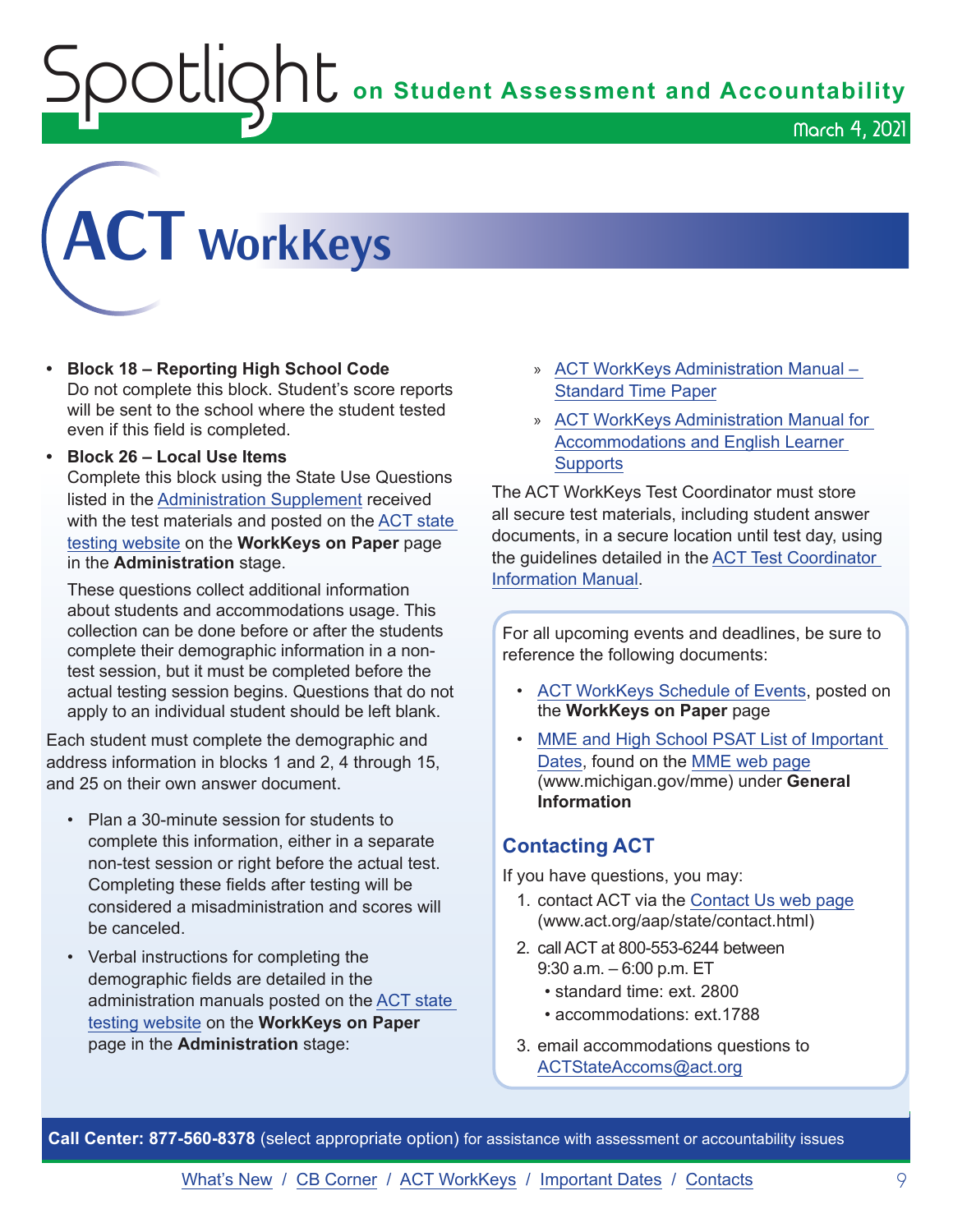## $\mathop{\rm O}\nolimits$   $\mathop{\rm Cl}\nolimits$   $\mathop{\rm O}\nolimits$   $\mathop{\rm Cl}\nolimits$  on Student Assessment and Accountability March 4, 2021 Wed l nu FП.

## <span id="page-9-0"></span>**Important Dates**

## **Approaching Deadlines!**

#### **Friday, March 5, 2021**



• Window **CLOSES** for [Alternate INSIGHT](https://www.surveymonkey.com/r/INSIGHTAvailabilityRequest)  [Availability requests](https://www.surveymonkey.com/r/INSIGHTAvailabilityRequest) – for schools with regular instructional hours after 4 p.m., who plan to schedule **M-STEP** or **MI-Access FI** test sessions that extend beyond 4 p.m.

## **Coming Next Week . . .**

### **March 9, 2021:**

• **ACT WorkKeys** Test Administration Training **Webinar** [Register](https://event.on24.com/wcc/r/2786186/CF7F33DC4E50245260EB7C422A035629)

## **March 2021**

## **M-STEP, MI-Access, and Early Literacy and Mathematics**

#### **Friday, March 5, 2021**

• The DRC INSIGHT Portal opens for student and test session management for **M-STEP, MI-Access, and Early Literacy and Mathematics Benchmark Assessments**

## **WIDA**

#### **Now – April 9, 2021**

- **WIDA ACCESS and Alternate ACCESS for ELLs** Off-site Test Administration Request window in OEAA Secure Site
- **WIDA ACCESS for ELLs** Pre-identification of students in OEAA Secure Site window
- **WIDA ACCESS and Alternate ACCESS for ELLs** testing window (extended for Spring 2021)

## **Early Literacy and Mathematics**

#### **Now – June 29, 2021**

• **Early Literacy and Mathematics Benchmark Assessments (K-2)** Pre-identification of students in OEAA Secure Site window

5

6

13

## **ACT WorkKeys**

#### **Week of March 22, 2021:**

• Receive **ACT WorkKeys** test materials this week (if chosen during Manage Participation)

#### **Week of March 29, 2021**

• Receive **ACT WorkKeys** test materials this week (if chosen during Manage Participation)

## **April 2021**

## **M-STEP**

#### **April 12 – May 7, 2021**

• **M-STEP** Online testing window for grades 5, 8, and 11

#### **April 26 – May 21, 2021**

• **M-STEP** Online testing window for grades 3, 4, 6, and 7

## **MI-Access**

#### **April 12 – May 28, 2021**

• **MI-Access** Online testing window for all grades

## **Early Literacy and Mathematics**

### **April 12 – June 30, 2021**

• **Early Literacy and Mathematics Benchmark Assessments (K-2)** Online testing window

**Call Center: 877-560-8378** (select appropriate option) for assistance with assessment or accountability issues